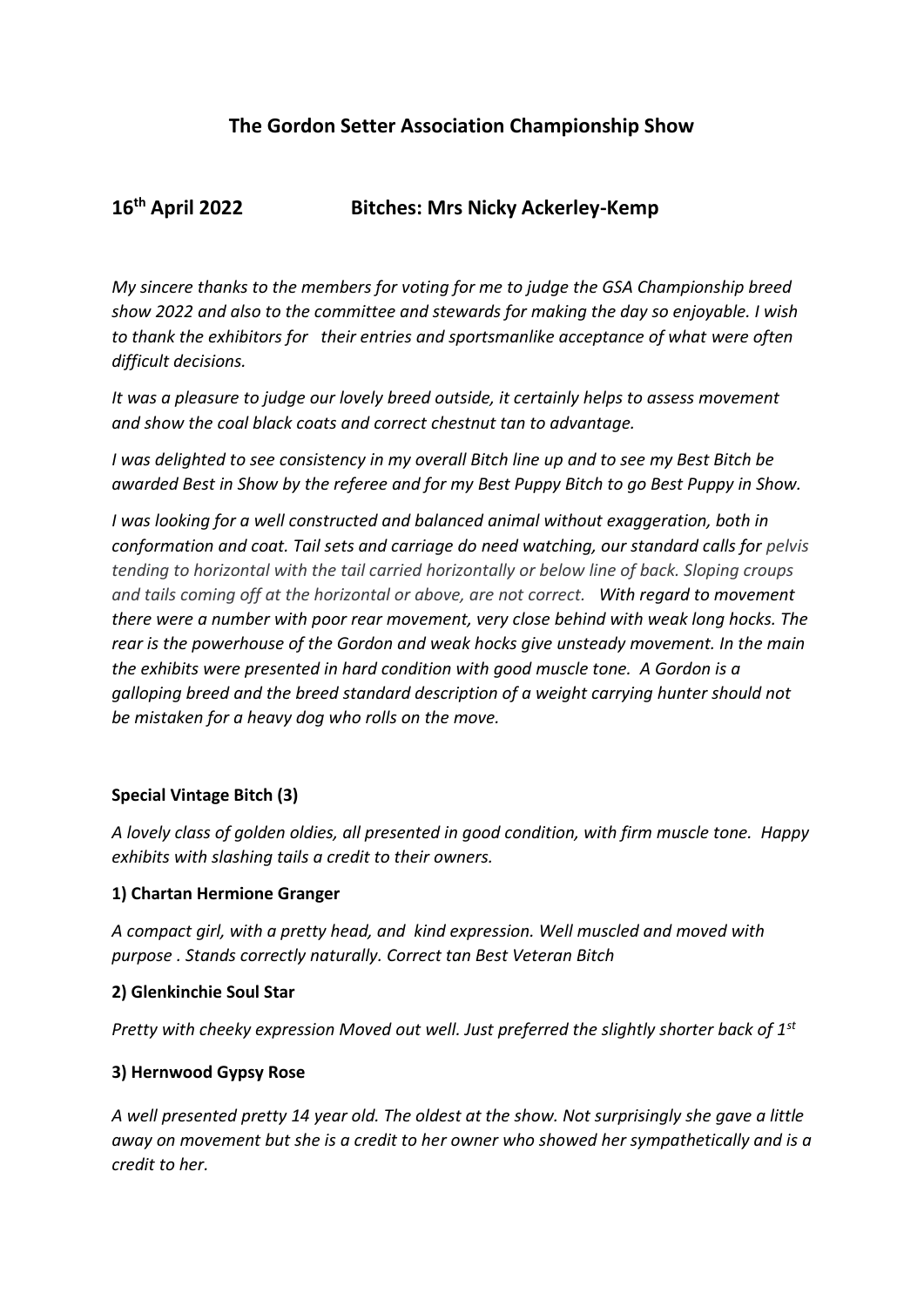## **Veteran Bitch (4)**

### **1) Ecameadow Saffron With Wallbank**

*Nicely presented girl who moved correctly maintaining a level top line when standing and on the move. Good length of neck, well placed shoulders. Well muscled with good width to thigh. Nice tailset. Moved well.*

### **2) Ch Forester's Xclusive Edition of Darkmoor at Marlbeck (Imp Deu)**

*A broader bitch all through, excellent colour. Nice head and expression. Moved soundly. No 1 excelled with a lean neck and better topline.* 

#### **3) Diersett Sesto Elemento**

*Nicely proportioned girl with excellent front and spring of rib. Moves with purpose and drive, maintaining a level top line. Has a slight tendency to stand with a sloping croup which can spoil her top line.*

#### **4) Lignum Miss Mossberg for Balnakeil**

**Minor Puppy Bitch (0)**

### **Puppy Bitch (6)**

### **1) Langstrumpf Mackeralmint BP**

*A cracking puppy. Balanced all through, presented in good coat, lovely rich chestnut tan and moved steadily with purpose, driving from short strong hocks. Lovely head, balanced with a defined stop and dark eyes. Well laid back shoulders, plenty of forechest, deep in brisket for a youngster, width across the loin. Strong rear with width to thigh decent stifle angulation and a muscled second thigh.*

#### **2) Hernwood Gin Fizz**

*Another nice puppy, slightly longer cast. Good colour. Not the head shape of 1ST. Well angulated in forequarter and strong behind. Moved well.* 

#### **3) Hernwood Lunar's Gin**

*Litter sister to 2nd. good front, wider all through than 2. Rear end still needs to strengthen.* 

#### **4) Kilnrae Dragonfly**

#### **5) Samsett First Edition**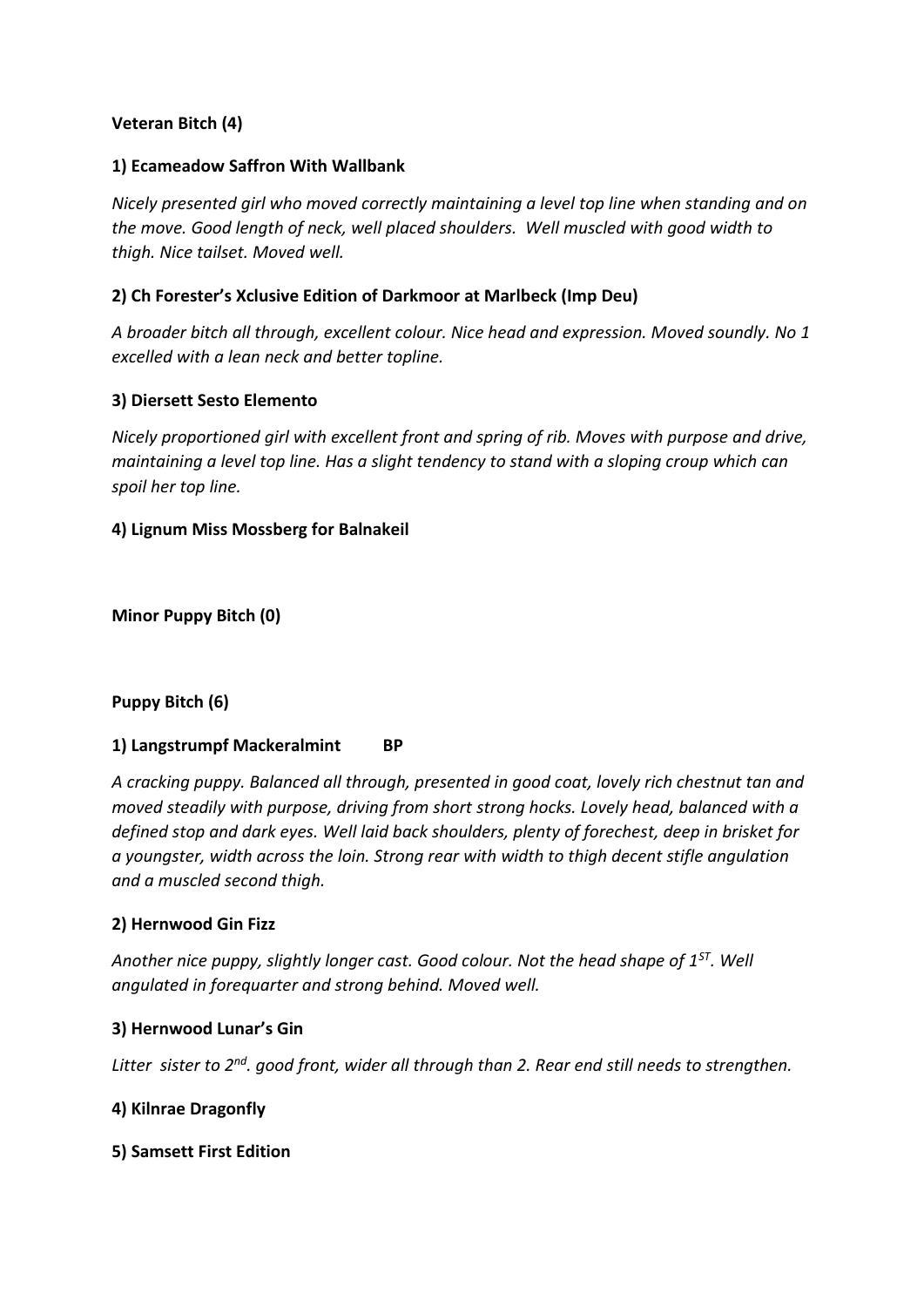### **Junior Bitch (3)**

*My notes say splitting hairs in this class.*

### **1) Laurelhach Renaissance**

*1 st and 2nd both well constructed girls. Nicely shaped feminine heads with kind expressions. They both have good angulation fore and aft.* 

*1 st is longer cast than 2, she has a decent spring of rib and is well ribbed back strong across the loin. A little light in body on this occasion. She won on her effortless movement.* 

### **2) Chartan Maple Mayhem**

*Strong all through, well muscled. Good spring of rib and strong across the loin. Well developed quarters. Moved soundly.* 

#### **3) Tsruhnova Tante Lille**

*Strong girl, well up for size and needs time to mature.* 

#### **Yearling Bitch (6)**

#### **1) Laurelhach Renaissance**

### **2) Ordett Love Me Do at Keaswood JW**

*Close to 1. Another well constructed young girl. Balanced throughout. More substantial than one, doesn't need to carry anymore weight. Excellent colour. well shaped head, kind expression. was not so positive when moving away as 1st*

#### **3) Burroughtof Lilly Loch**

*Well constructed girl, moved freely slightly longer on the leg and therefore needs more time to mature and drop into her brisket* 

#### **4) Benbuie Lasting Love**

#### **5) Sooty Ringlet**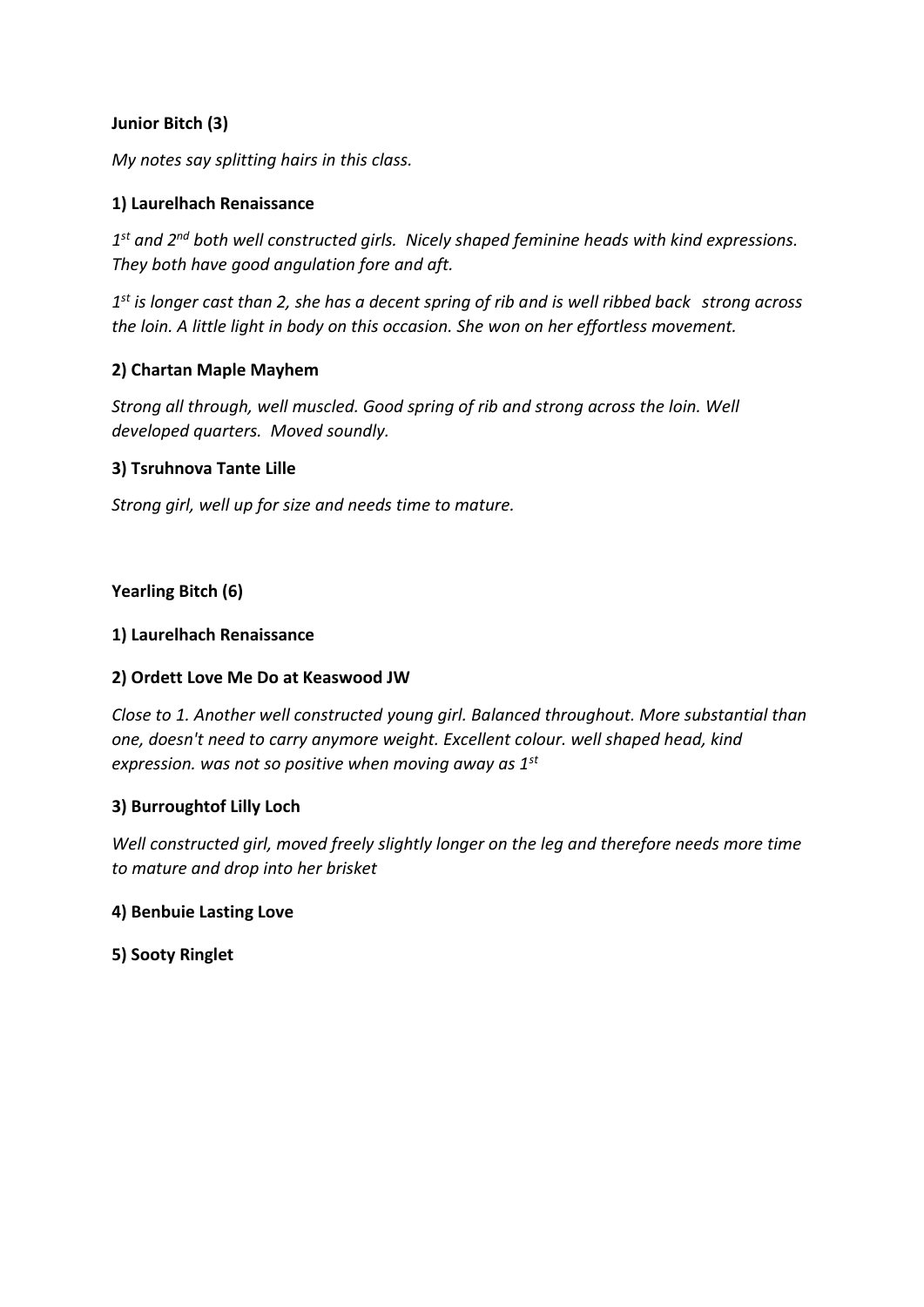## **Maiden Bitch (8)**

### **1) Hernwood Lunar's Gin**

*Placed third in puppy good confirmation presenting a nice outline correct colour presented in good coat strong over the loin moved with purpose.*

### **2) Tsruhnova Tante Lille**

*Narrower all through than 1st Good front quarters*

#### **3) Annie-Macrae Dowry Town**

*A mature girl well presented preferred the rear movement of 1 and 2*

**4) Marshmoor White Lightning**

**5) Samsett First Edition**

**Novice Bitch (6)**

- **1) Hernwood Lunar's Gin**
- **2) Tsruhnova Tante Lille**
- **3) Annie-Macrae Dowry Town**
- **4) Benbuie Lasting Love**
- **5) Kilnrae Dragonfly**

**Undergraduate Bitch (3)**

- **1) Laurelhach Renaissance**
- **2) Annie-Macrae Dowry Town**

#### **3) Ladysdale Frilly Ghillie For Colourbox**

*More relaxed in this class than the previous class. Moved with purpose and drive Well up for size, a strong girl, shown in hard condition. Good length to neck and strong over the loin.*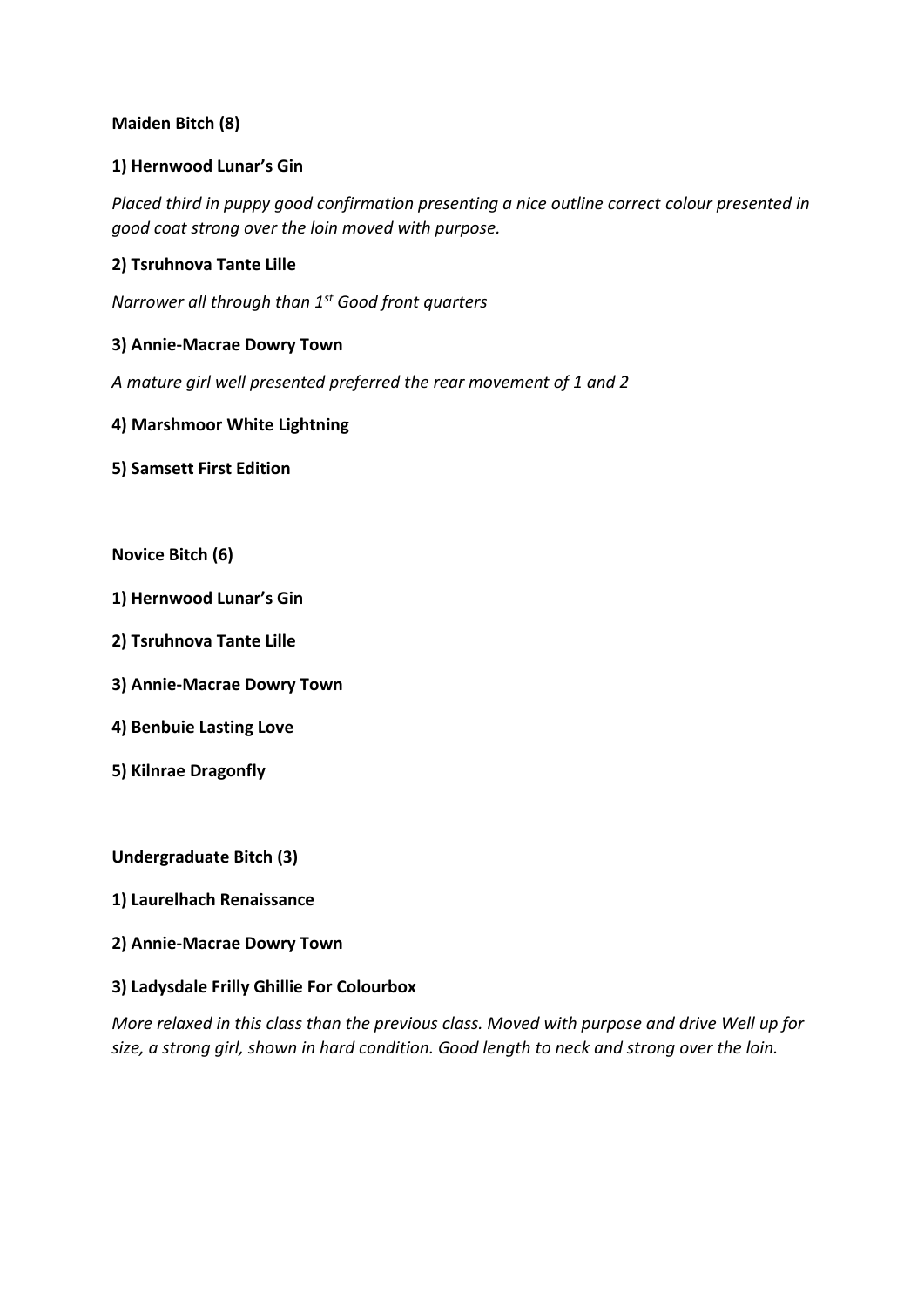## **Graduate Bitch (3)**

### **1) Beechlake Hey Jude**

*I really like this young girl, for me she epitomised a youngster in a slow maturing breed. Age just two, she is balanced well constructed and stands naturally full square on tight feet. Pleasing feminine head of classic shape and with good chiselling and dark eyes giving kind expression. Strong throughout with well laid back shoulders, a level top line with good spring of rib. Plenty of forechest, well angulated rear with good muscle tone and developed second thigh. Moved with ease. I will watch her progress with interest.* 

### **2) Langstrumpf Delicatessa**

*Unlucky to meet number one on such good form. Also a well constructed quality bitch. Shown in hard condition, with the correct coat and excellent colour. pleasing head with dark eye.*

### **3) Annie-Macrae Dowry Town**

#### **Post Graduate Bitch (6)**

*First and second were very close, both presented in excellent condition and coat*

### **1) Flaxheath All That Jazz**

*Covered the ground effortlessly using her strong back end to drive across the ring. Pretty head with dark eye, kind expression excellent chiselling in the skull well constructed with no exaggerations nice neck into wither's well angulated fore and aft*

### **2) Benbuie True Colours at Malocomi**

*Slightly smaller all through and the same remarks apply. Well shaped skull strong neck. Good spring to rib, strong across the loin. good angulation behind. Nice tailset.*

#### **3) Lainnireach Original Tonic at Caradilis**

- **4) Balnakeil Creag Na Caillich**
- **5) Pollyspark Queen Bee**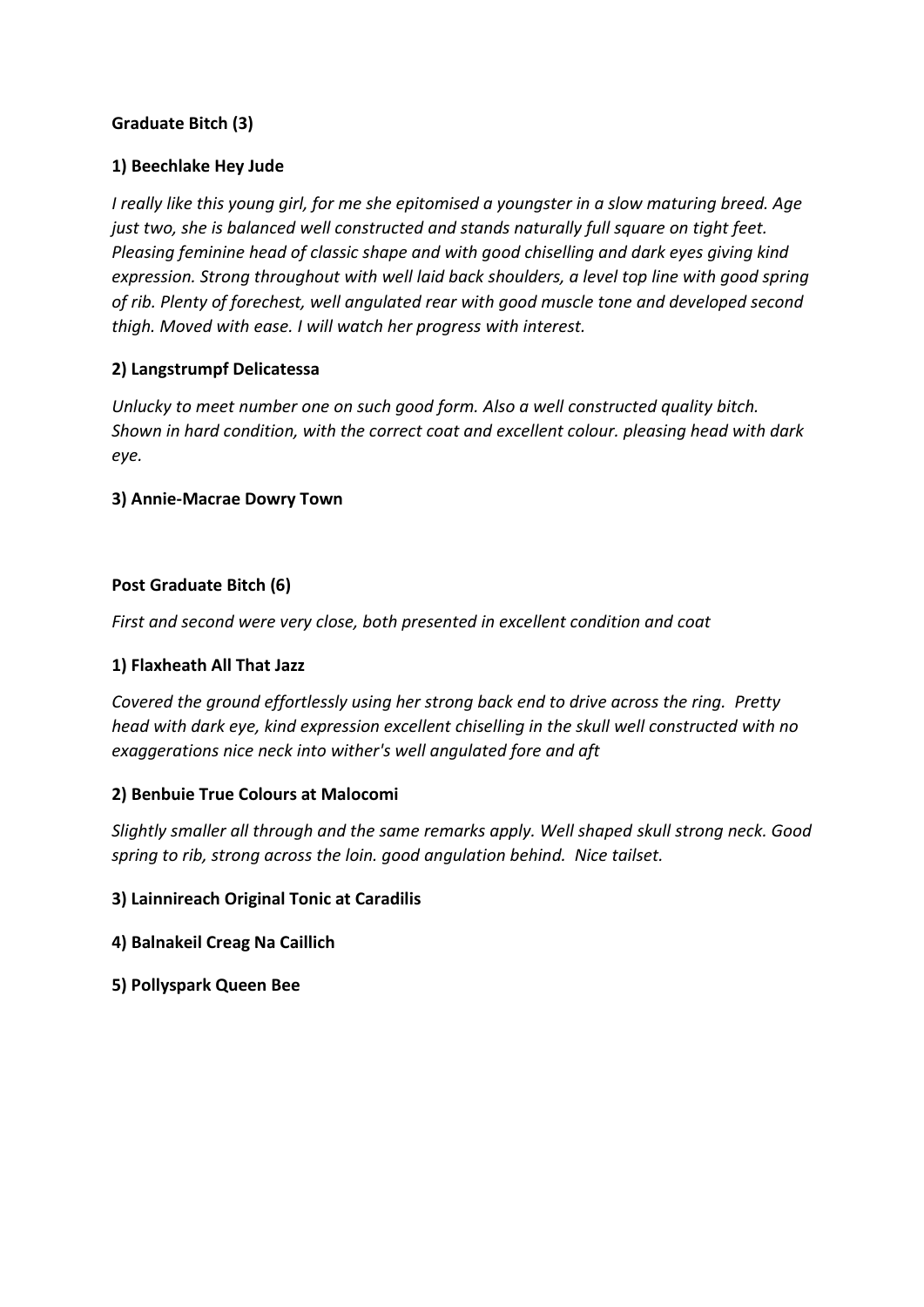### **Mid Limit Class (4)**

### **1) Diersett Irridium JW**

*A strongly made girl all in proportion, she excelled on her correctly angulated forehand with good sternum and depth of brisket. She used her strong rear quarters to great effect on the move where she maintained a level top line she has a lovely head with dark eye giving soft expression. Her colour is clear and a is a rich chestnut tan and she stands on neat feet.*

### **2) Melview Phoenix**

*This Bitch has a lovely size and shape, not overdone in any department. she presents a balanced outline and has plenty of substance. well shaped head dark eye with soft expression deep in the brisket and well ribbed back. Today I felt 1 excelled in neck. Moved with purpose and drive*

### **3) Balnakeil Carn Na Criche**

*A nice type of Gordon correct size and angulation moved closer behind which lost her a higher place* 

## **4) Kimgilee Maori Secret**

# **Limit Bitch (3)**

*Three nice bitches who all moved with purpose giving the right amount of reach and drive*

# **1) Kyuna Dream of Magic at Moonglade RCC**

*Bitch of lovely size and shape with plenty of bone presenting a balanced picture. she had the best neck and shoulder placement in the class and stands naturally with level top line strong over the loin, and a good width to thigh she has a strong second thigh. She stands on lovely tight feet and moves freely and easily. She has a feminine head with dark eye and cheeky expression. Correct coat length and texture to finish the picture. RCC*

### **2) Locksheath Princess Tiana JW**

*Strongly made bitch. Her strong neck leads to correctly angulated forehand and depth of brisket. She has a firm level top line leading to strong wide hindquarters and has a good length from hock to heal and moves well. To be critical I Would prefer more stop and chiselling in her skull, she has a kind expression.*

### **3) Lourdace Helix at Maybesque**

*A strongly built compact girl shown in hard condition. Good angulation fore and aft good colour. Well proportioned skull , low set ears and a kind expression. I preferred the length of neck on the other exhibits.*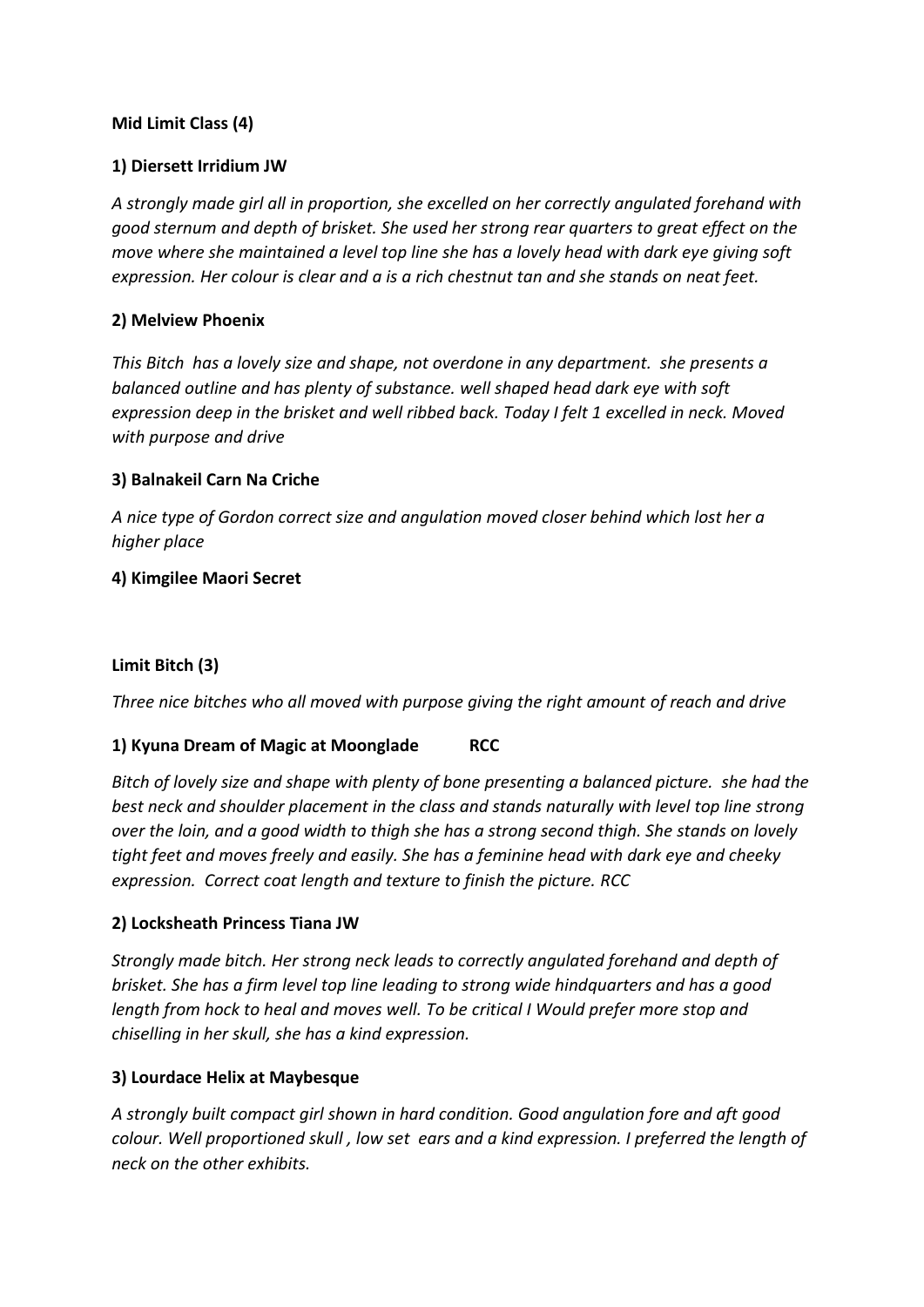# **Open Bitch (5)**

*A lovely class of quality bitches. The first 3 all moved with purpose and drive* 

### **1) Cairacailie Night Of Love With Ordett JW CC & BIS**

*What a cracker! A bitch without exaggeration and of the correct size she presents a very balanced picture. A weight carrying hunter but not overweight. She has a feminine head with good chiselling and dark eyes giving a soft expression. She has the correct length of neck well angulated forequarters and has good bone. Deep in the brisket, with a good spring of rib and is well ribbed back. Strong over the loin. Moves with drive from correct hindquarters, hocks are of the correct length. In profile she has effortless movement, correct footfall and uses her short tail to complete the picture. Delighted to award her the CC – her 3 rd and to watch her go BIS* 

### **2) Ch Amscot Siena Spice JW**

*A well made girl with a well balanced head, and a lovely expression. Has a lovely coat. Long lean neck and well angulated front. Beautifully presented in an excellent coat. Preferred the strength in top line of 1.* 

#### **3) Clacorick Scottish Lilt**

*Nice size, well constructed girl with lovely head and expression. Well ribbed back would benefit from slightly more spring in rib. Strong well made hindquarters. Excellent colour* 

#### **4) Tsruhnova Tarkheena JW**

#### **5) Hernwood Luna Eclipse JW**